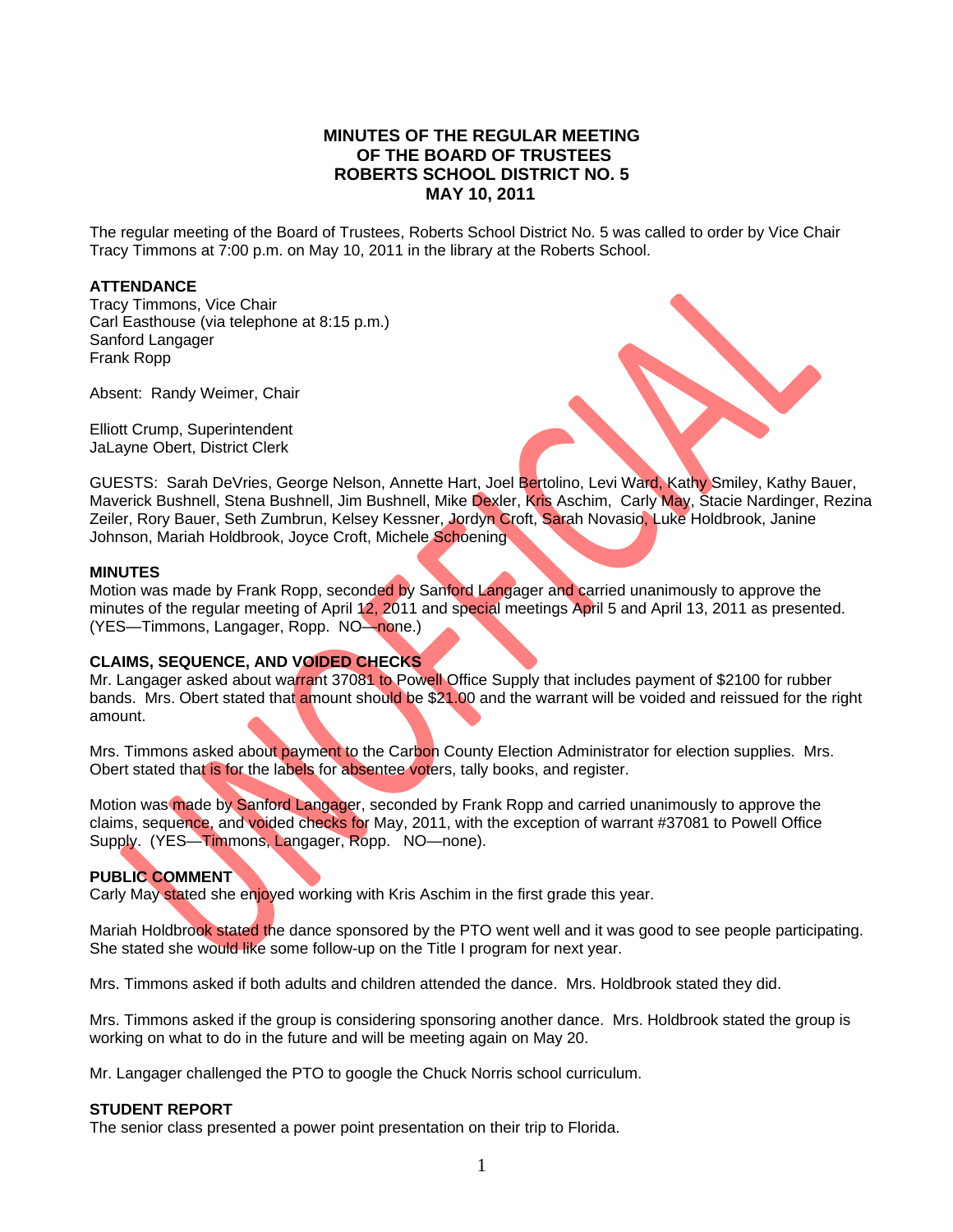Rezina Zeiler stated she wouldn't recommend going to Disney World over Easter break as there are too many people.

Mrs. Timmons thanked the seniors for their presentation and representing their school so well. Mr. Langager thanked the advisors for all their work with the seniors.

# **TEACHER REPORTS**

Kris Aschim and Stacie Nardinger gave teacher reports for the month.

Ms. Aschim stated she had a great volleyball season and thanked the girls on the team for making it so.

Ms. Aschim stated the first graders came a long way this year and have worked really hard. She stated they had a book sale this week and donated the proceeds of over \$90 to the Roberts Fire Department. She added this was a great learning experience as they organized the event and did the money desk.

Mr. Langager thanked Ms. Aschim for all her work with both the volleyball team and first graders.

Mrs. Nardinger reported on the counseling department and stated it has three components – character education for the elementary, academic counseling, and counseling on life after high school.

Mrs. Nardinger stated in character education she has been working on bullying with words and emotions, touched on drug and alcohol prevention, and looked at many different careers with fourth and fifth graders.

Mrs. Nardinger stated at the high school level, the ACT average was 21 and one student scored well enough to be accepted into the ROTC program. She stated the juniors took the Montana University System (MUS) writing assessment and scored 4.2 out of 6 so will be awarded a certificate.

Mrs. Nardinger stated she is excited about the schedule next year as we will be offering some online AP courses and courses we can't offer as the Montana Digital Academy has been funded through 2013. She added there are no study halls in next year's schedule.

Mrs. Nardinger reported the seniors have done very well with scholarships this year. She added those in JMG were required to do scholarship work and have been awarded some of those.

Mrs. Timmons asked how the online courses are working. Mrs. Nardinger stated they are going well and she can check the hours the students are spending on each class and there is always a teacher in the room.

Mrs. Timmons asked how student counseling sessions are going. Mrs. Nardinger stated they are going really well but we don't have to deal with situations to the extent other schools do.

Mr. Crump stated it is eye-opening to attend meetings where you see the problems encountered at other schools in the county.

# **EXECUTIVE SESSION**

Mrs. Timmons called for an executive session at 7:45 p.m. stating the next item to be discussed involves individuals and those individuals' rights to privacy exceed the merits of public disclosure. She returned the meeting to regular session at 8:15 p.m.

# **STUDENT ATTENDANCE ISSUES**

Mr. Crump recommended credits suspended because of attendance issues be reinstated for students M.B. and C.W.

Motion was made by Frank Ropp, seconded by Sanford Langager and carried unanimously to reinstate credit for students M.B. and C.W. as recommended by the superintendent. (YES—Timmons, Ropp, Langager. NO none).

Mr. Easthouse joined the meeting via telephone at 8:15 p.m.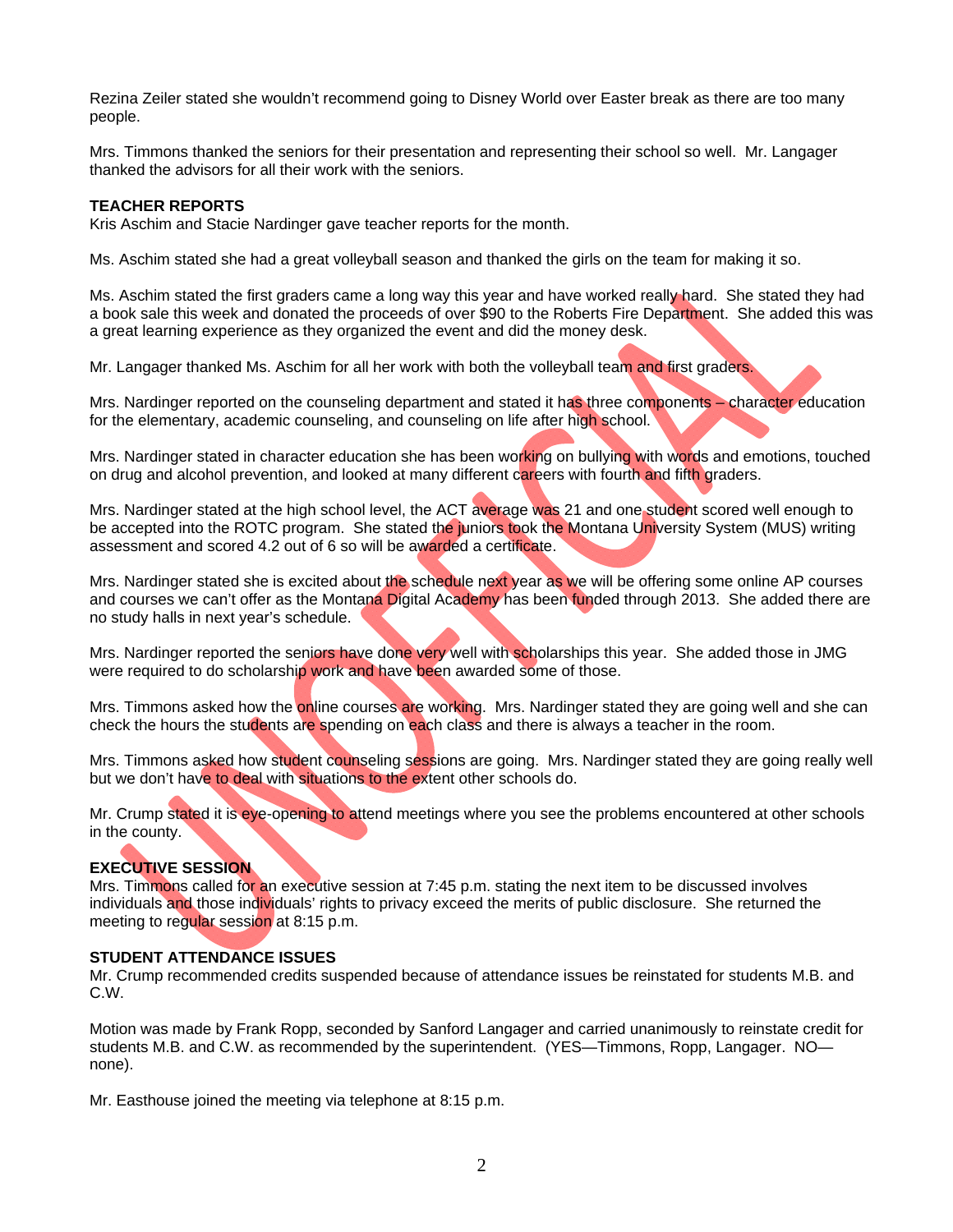# **BOOSTER CLUB**

George Nelson stated the Booster Club was going to request running their finances through the school activity account but he called OPI and was advised they would rather that not be done so other alternatives are being investigated. He added the group is up and running and is planning a barbeque and membership drive on the first day of school.

# **RPPA REPORT**

Kathy Bauer and Kathy Smiley addressed the Board on the Roberts Parents for the Performing Arts (RPPA) organization and thanked the Board and Mr. Crump for their support.

Mrs. Smiley stated RPPA has been around since 1994 and the group raises funds to send Roberts students to musical and drama performances and offers scholarships for not only college but also music camps.

Mrs. Bauer stated the group currently has three full-time members and two part-time members.

Mrs. Smiley stated the group is always looking for new members who would be interested in helping fill the gaps for fine arts at the school.

# **PERSONNEL**

RESIGNATION – Mr. Crump stated he received a letter of resignation from Kris Aschim and it is his recommendation that the Board accept it.

Motion was made by Frank Ropp, seconded by Carl Easthouse and carried unanimously to accept the letter of resignation from Kris Aschim. (YES—Timmons, Easthouse, Langager, Ropp. NO—none).

HEALTH INSURANCE – Mr. Crump stated the district received the renewal rates for health insurance through the Joint Powers Trust and is recommending renewal with the company with Option 4 which gives a 1% rate reduction for signing for a three-year period and a 2% reduction if 50% of members on the plan attend a wellness seminar at the school. He stated there is a 6% premium increase for the plan for next year but that can be brought down to a 3% increase with the reduction options.

Mrs. Timmons asked if we sign for a three-year period, do the rates stay the same for those years.

Mr. Crump stated the rates are subject to change each year.

Mrs. Timmons asked if Mr. Crump is confident with a three year commitment and have the teachers been consulted.

Annette Hart stated from what she's seen, this is an incredibly low rate.

Motion was made by Frank Ropp, seconded by Carl Easthouse and carried unanimously to accept renewal option #4 with the Joint Powers Trust for health insurance. (YES—Timmons, Easthouse, Langager, Ropp. NO none).

LAWN CARE – Mr. Crump stated it is his recommendation that Joanne Stark be hired for lawn care again at the same rate as last year, \$13.00 per hour.

Mr. Langager stated Mrs. Stark ended up having to use her own lawn mower at times last year and he feels we should compensate her for that usage. Mrs. Obert stated that compensation would have needed to be done at the time the mower was used and if Mrs. Stark has to use her mower this year, she needs to keep track of the time so we can compensate her.

Motion was made by Sanford Langager, seconded by Carl Easthouse and carried unanimously to approve the rehire of Joanne Stark for lawn care this summer at the rate of \$13.00 per hour. (YES—Timmons, Easthouse, Langager, Ropp. NO—none).

RECOMMENDATIONS FOR CLASSIFIED STAFF – Mr. Crump stated it is his recommendation that contracts be offered to the classified staff for the 2011-2012 school year.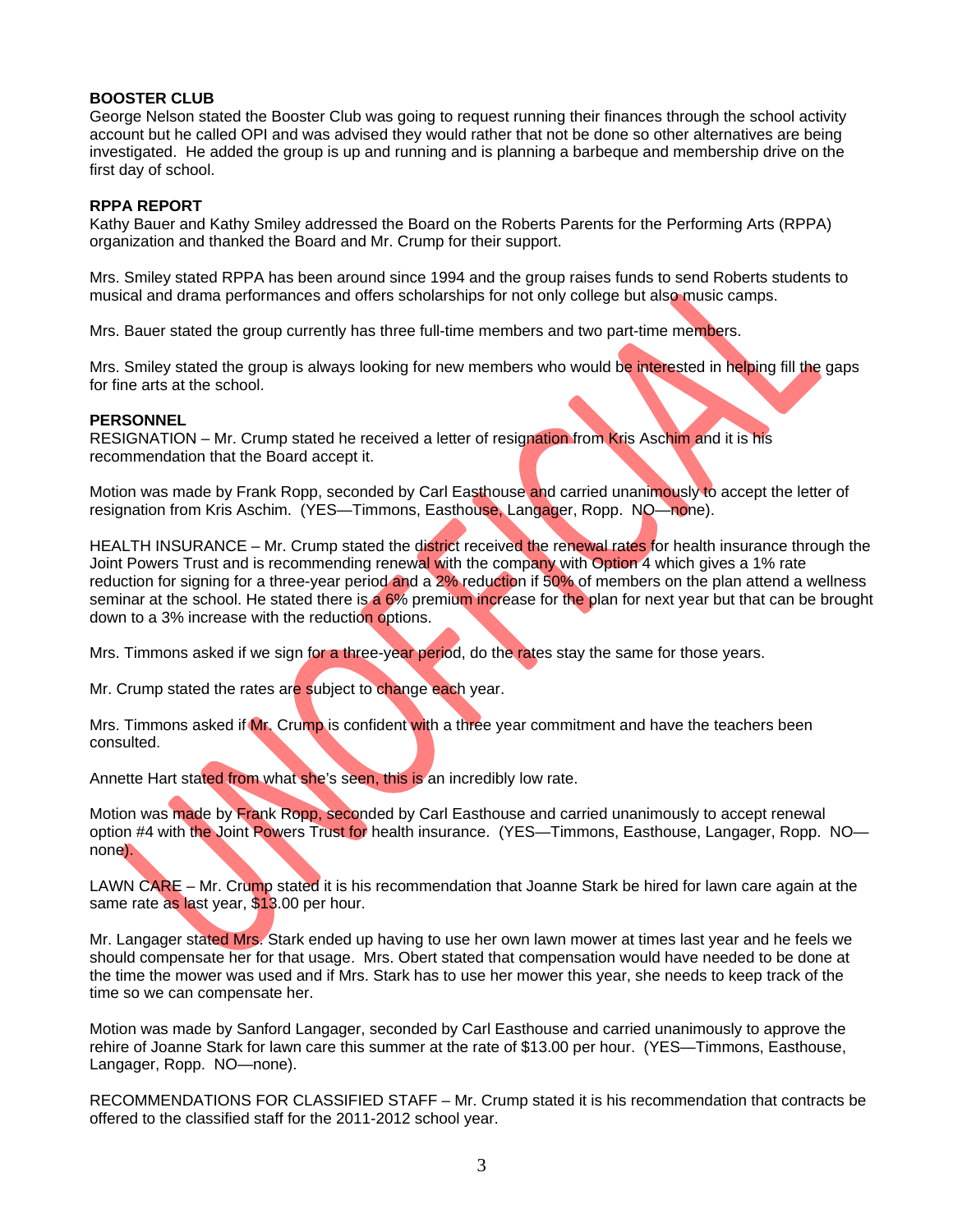Motion was made by Frank Ropp, seconded by Carl Easthouse and carried unanimously to offer a contract for rehire for the 2011-2012 school year to Nancy Langager. (YES—Timmons, Easthouse, Ropp. NO—none. Abstained: Langager (conflict of interest)).

Motion was made by Frank Ropp, seconded by Sanford Langager and carried unanimously to offer a contract for rehire for the 2011-2012 school year to Nikki Easthouse. (YES—Timmons, Langager, Ropp. NO—none. Abstained: Easthouse (conflict of interest)).

Motion was made by Frank Ropp, seconded by Sanford Langager and carried unanimously to offer a contract for rehire for the 2011-2012 school year to Virginia Quayle. (YES—Timmons, Langager, Ropp. NO—none. Abstained: Easthouse (conflict of interest)).

Motion was made by Sanford Langager, seconded by Carl Easthouse and carried unanimously to offer contracts for rehire for the 2011-2012 school year to Joanne Stark, Elizabeth Kaufman, Deborah Hogan, Carly May, Roly DeVries, Jeff Krook, and Amber Mullin. (YES—Timmons, Easthouse, Langager, Ropp. NO—none).

# RECOMMENDATION FOR TENURED TEACHER

Mr. Crump stated he is recommending the Board offer a contract for rehire for the 2011-2012 school year to tenured teacher Michael Creeden who will be returning from military leave in October.

Motion was made by Frank Ropp, seconded by Sanford Langager and carried unanimously to offer a contract for rehire for the 2011-2012 school year to tenured teacher Michael Creeden. (YES—Timmons, Easthouse, Langager, Ropp. NO—none).

# **NEW BUSINESS**

END OF THE YEAR PRIORITY LIST – Mr. Crump stated the year-end priority list is included in the board packet and listed in priority order from 1-3 with the #1 category being necessity items. He asked for the Board's perspective on the list.

Mr. Ropp asked if the different items for supplies are for one year. Mr. Crump stated we are looking at purchasing for two years.

Mr. Crump stated the items in the 1.5 category include athletic equipment, the brick project, and funding the reserve account.

Mr. Ropp asked if we could possibly do part of the brick project. Mrs. Timmons added we could get a bid on just the historical part that is falling down.

Mr. Crump stated he would ask Arik Petersen for a second bid and we could also talk with another contractor.

Mr. Crump stated the #2 category items are rough estimates for the electrical and heating work but he thinks the amount listed may be enough to get us functioning properly. He added the Promethean boards and laptops to run them are listed because he feels it is time for us to step up and provide that technology.

Mr. Crump stated the #3 category includes the locker room project but it would have to be determined how much we want to fix. Mrs. Timmons stated we could look at those on a walk-through at a special meeting.

Mr. Crump stated he would like to have approval to begin purchasing #1 category items.

Motion was made by Sanford Langager, seconded by Frank Ropp and carried unanimously to approve the expenditure of year-end funds for the #1 category items on the priority list. (YES—Timmons, Easthouse, Langager, Ropp. NO—none).

READING PROGRAM – Mr. Crump stated the district purchased the Storytown reading series for the kindergarten and first grade and would like to add it for the second and third grades. He stated the cost for materials for grades 2 and 3 and the intervention series for grades K-3 is \$10,297.

Mrs. Timmons asked what they get with the series.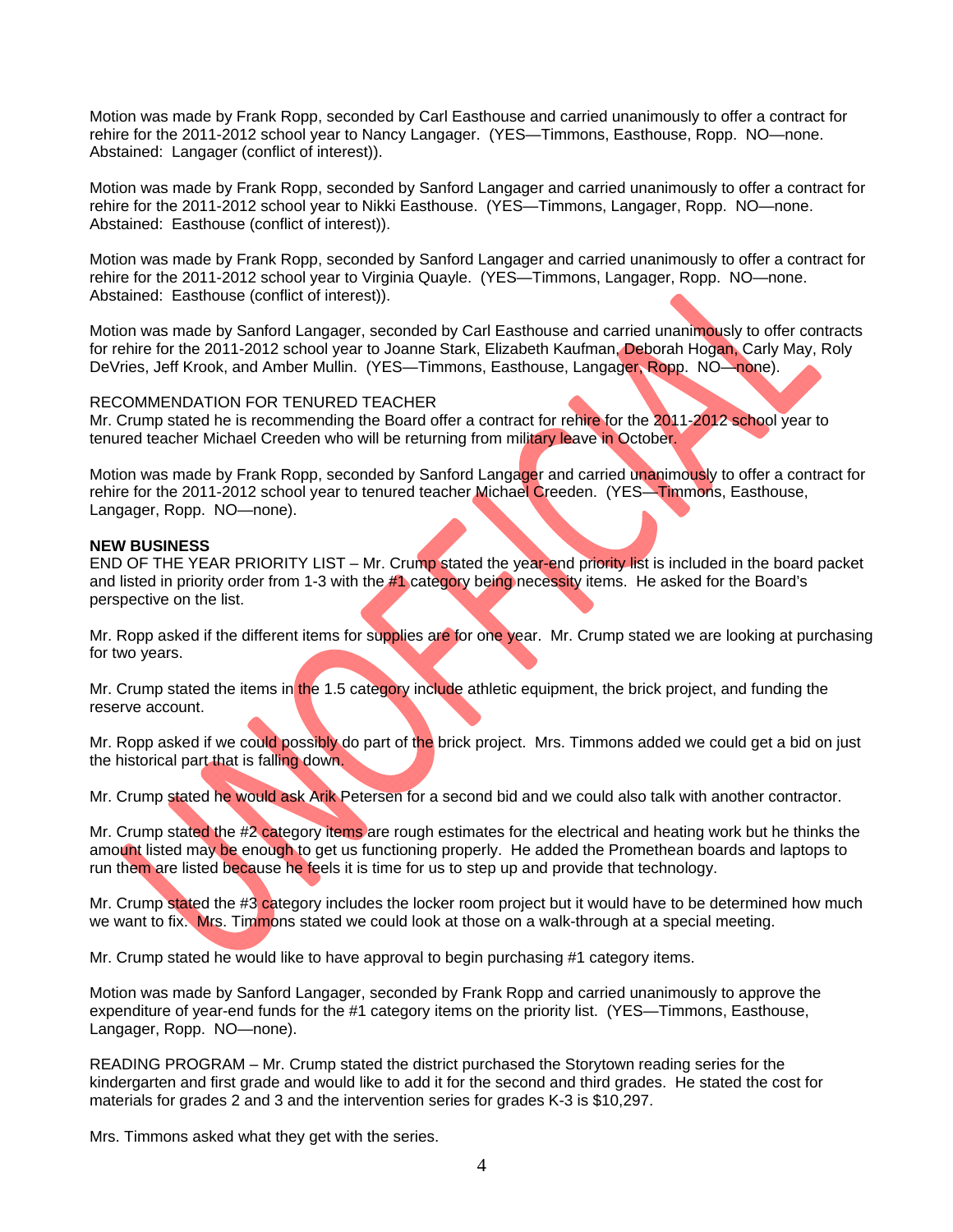Mr. Crump stated the series includes everything needed such as readers, textbooks, stations, and workbooks.

Mr. Easthouse stated we may need to get training for the second and third grade teachers.

Mr. Crump stated we've been using Open Court and pulling things for grammar. He added this series meets the needs of students at different levels.

Motion was made by Frank Ropp, seconded by Sanford Langager and carried unanimously to approve the purchase of the Storytown reading series for grades 2 and 3 at a cost of \$10,297. (YES—Timmons, Easthouse, Langager, Ropp. NO—none).

GRADUATION – Mrs. Timmons and Mr. Ropp stated they will be representing the Board at graduation.

CANVASS OF TRUSTEE ELECTION – Mrs. Obert presented the canvass of the trustee election held on May 3, 2011. She stated the following were the election results for two three-year trustee positions.

| Joel Bertolino      | 108               |
|---------------------|-------------------|
| Frank Ropp Jr.      | 94                |
| Sarah DeVries       | 91                |
| Alvin J. Schiffer   | 27                |
| <b>Randy Weimer</b> | 1 (write-in vote) |

Motion was made by Sanford Langager, seconded by Carl Easthouse and carried unanimously to approve the canvass of election results for the trustee election held on May 3, 2011. (YES—Timmons, Easthouse, Langager, Ropp. NO—none)

# **OLD BUSINESS**

TEACHER NEGOTIATIONS – Mr. Ropp stated he and Mrs. Timmons met for the first time with teachers on negotiations.

2011-2012 CALENDAR – Mr. Crump stated when he gave the proposed calendar for next year to the staff, they recommended taking out three vacation days so school gets out before Memorial Day.

Mrs. Timmons stated her concern of taking out days that were scheduled as vacation days because the students will be gone for other events.

Mr. Crump stated this is what the teachers wanted so there shouldn't be complaints from them about the students not being in class.

Motion was made by Sanford Langager, seconded by Carl Easthouse and carried unanimously to approve the 2011-2012 calendar as presented by the superintendent. (YES—Timmons, Easthouse, Langager, Ropp. NO none).

PERSONNEL POLICY SECOND READING - Mr. Crump recommended the Board approve the Personal Conduct policy (5223) on second reading as presented (see Attachment A). (YES—Timmons, Easthouse, Langager, Ropp. NO—none).

# **SUPERINTENDENT REPORT**

SUPERINTENDENT SCHEDULE – Mr. Crump stated he is considering attending the MTSBA legislative review meeting on May 25 and it would also be good for a trustee to attend.

Mr. Ropp stated he will try to go.

SUMMER HOURS – Mr. Crump stated he would like to continue summer hours as has been done in the past with the office open five days a week and he and Mrs. Obert each working four day weeks.

ELEMENTARY CONFIGURATION – Mr. Crump stated it is his recommendation that the district have a combination kindergarten/first grade next year with a full-time aide in the room. He stated there will be 13 students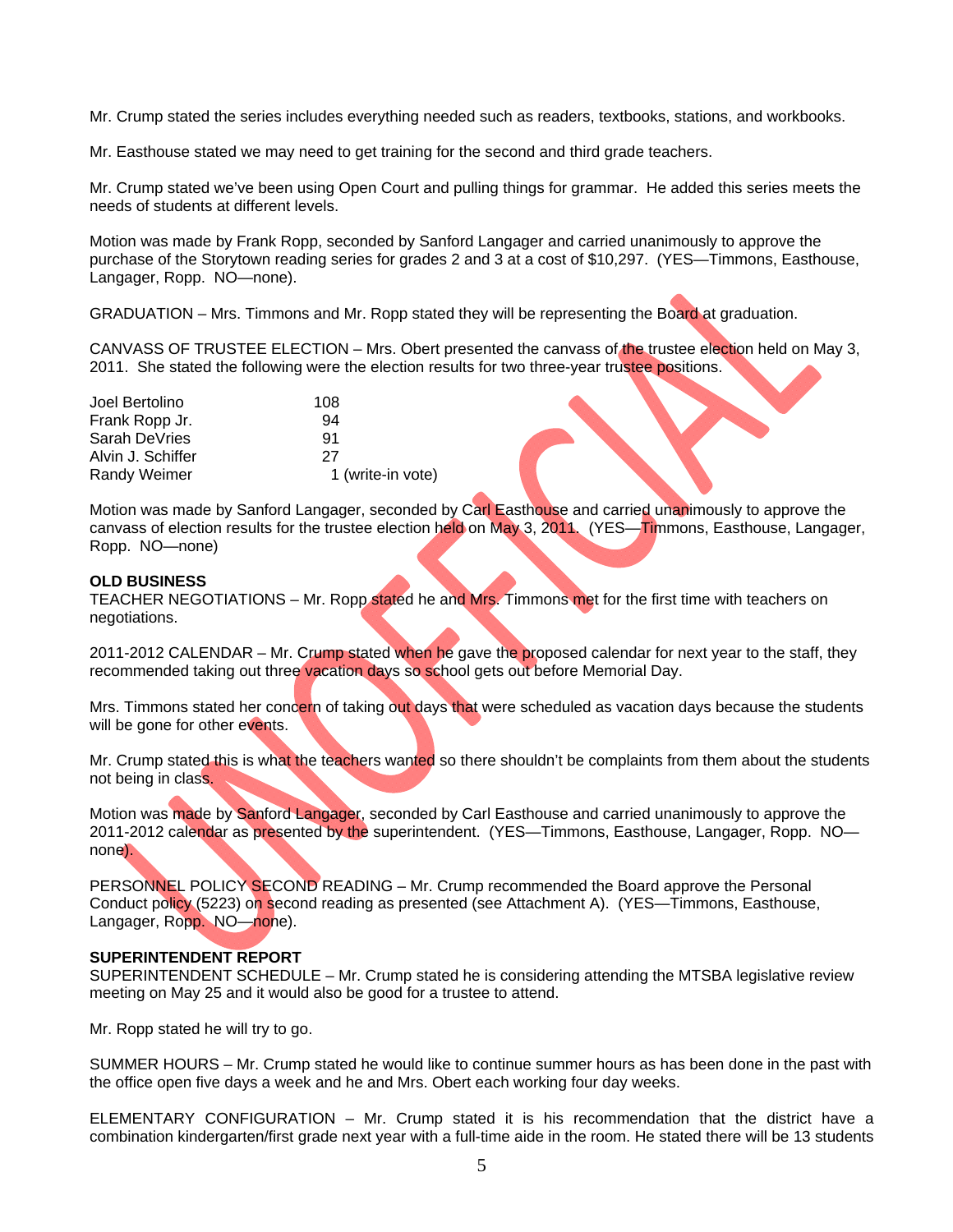in that combination classroom. He added he would also like approval to move the sixth grade back into the elementary configuration and advertise for a sixth grade teacher.

Mr. Easthouse asked if the decision on the K/1 combination has to be made tonight. Mr. Crump stated if it isn't, we need to proceed with hiring a first grade teacher and it is less expensive to have an aide in a combination classroom than hire another teacher.

Joel Bertolino asked if this would be for one year. Mr. Crump stated we evaluate the numbers for the configuration every year.

Motion was made by Frank Ropp, seconded by Sanford Langager and carried unanimously to begin the process to hire a sixth grade teacher. (YES—Timmons, Easthouse, Langager, Ropp. NO—none).

Motion was made by Frank Ropp and seconded by Sanford Langager to have a combination kindergarten/first grade class in the 2011-2012 school year. Motion carried. (YES—Timmons, Easthouse, Ropp. NO—Langager.)

#### **ADJOURNMENT**

Motion was made by Frank Ropp, seconded by Sanford Langager and carried unanimously to adjourn the meeting at 10:29 p.m. (YES—Timmons, Easthouse, Langager, Ropp. NO—none).

 $\frac{1}{2}$  ,  $\frac{1}{2}$  ,  $\frac{1}{2}$  ,  $\frac{1}{2}$  ,  $\frac{1}{2}$  ,  $\frac{1}{2}$  ,  $\frac{1}{2}$  ,  $\frac{1}{2}$  ,  $\frac{1}{2}$  ,  $\frac{1}{2}$  ,  $\frac{1}{2}$  ,  $\frac{1}{2}$  ,  $\frac{1}{2}$  ,  $\frac{1}{2}$  ,  $\frac{1}{2}$  ,  $\frac{1}{2}$  ,  $\frac{1}{2}$  ,  $\frac{1}{2}$  ,  $\frac{1$ 

Board Vice Chair **District Clerk**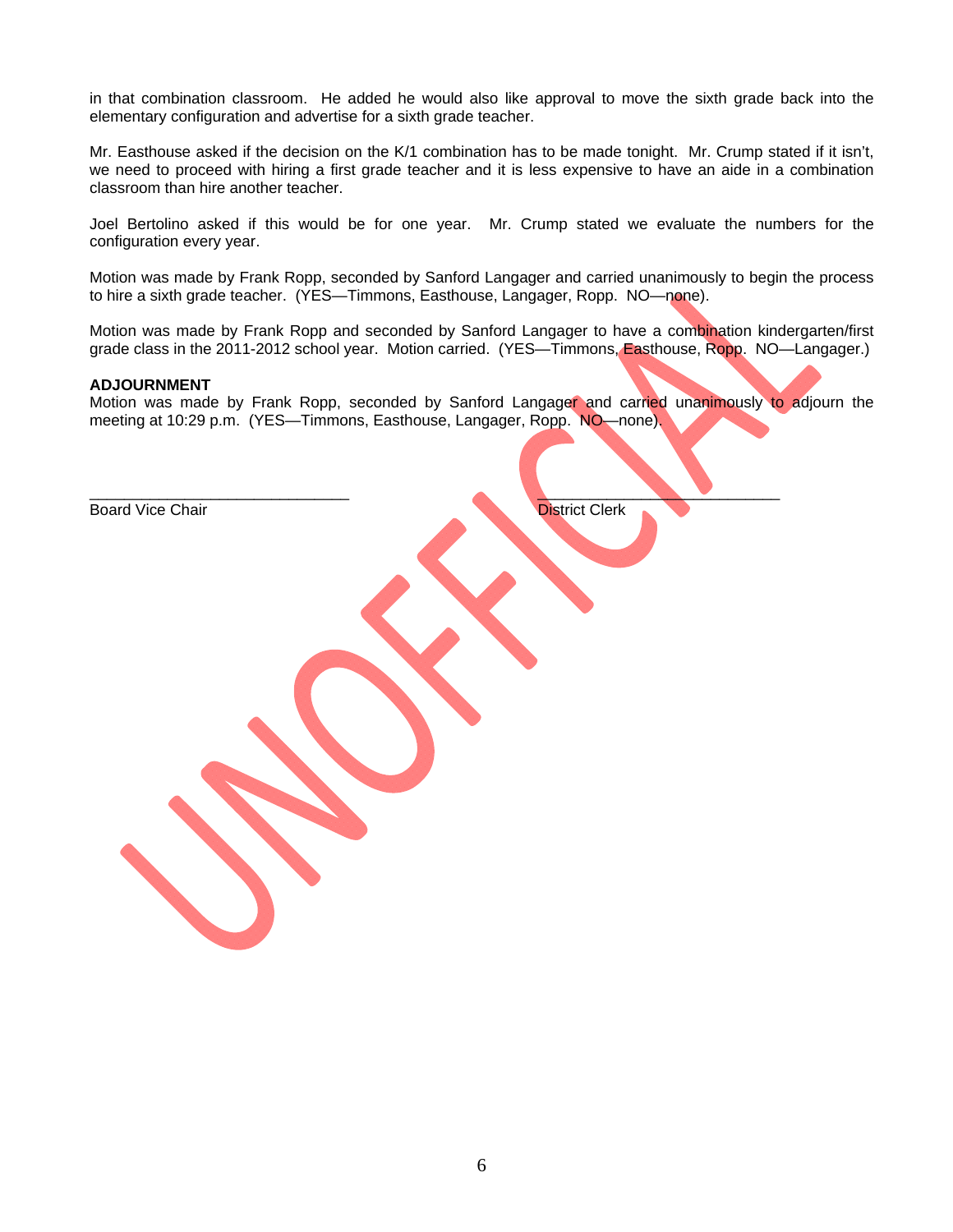# **ATTACHMENT A**

# **Roberts School District**

# **PERSONNEL** 5223

# Personal Conduct

Employees are expected to maintain high standards of honesty, integrity, and impartiality in the conduct of District business.

In accordance with state law, an employee should not dispense or utilize any information gained from employment with the District, accept gifts or benefits, or participate in business enterprises or employment that creates a conflict of interest with the faithful and impartial discharge of the employee's District duties. A District employee, before acting in a manner which might impinge on any fiduciary duty, may disclose the nature of the private interest which would create a conflict. Care should be taken to avoid using or avoid the appearance of using official positions and confidential information for personal advantage or gain.

Further, employees are expected to hold confidential all information deemed not to be for public consumption as determined by state law and Board policy. Employees also will respect the confidentiality of people served in the course of an employee's duties and use information gained in a responsible manner. The Board may discipline, up to and including discharge, any employee who discloses confidential and/or private information learned during the course of the employee's duties or learned as a result of the employee's participation in a closed (executive) session of the Board. Discretion should be used even within the school system's own network of communication.

Administrators and supervisors may set forth specific rules and regulations governing staff conduct on the job within a particular building.



Policy History: Adopted on: Reviewed on: Revised on: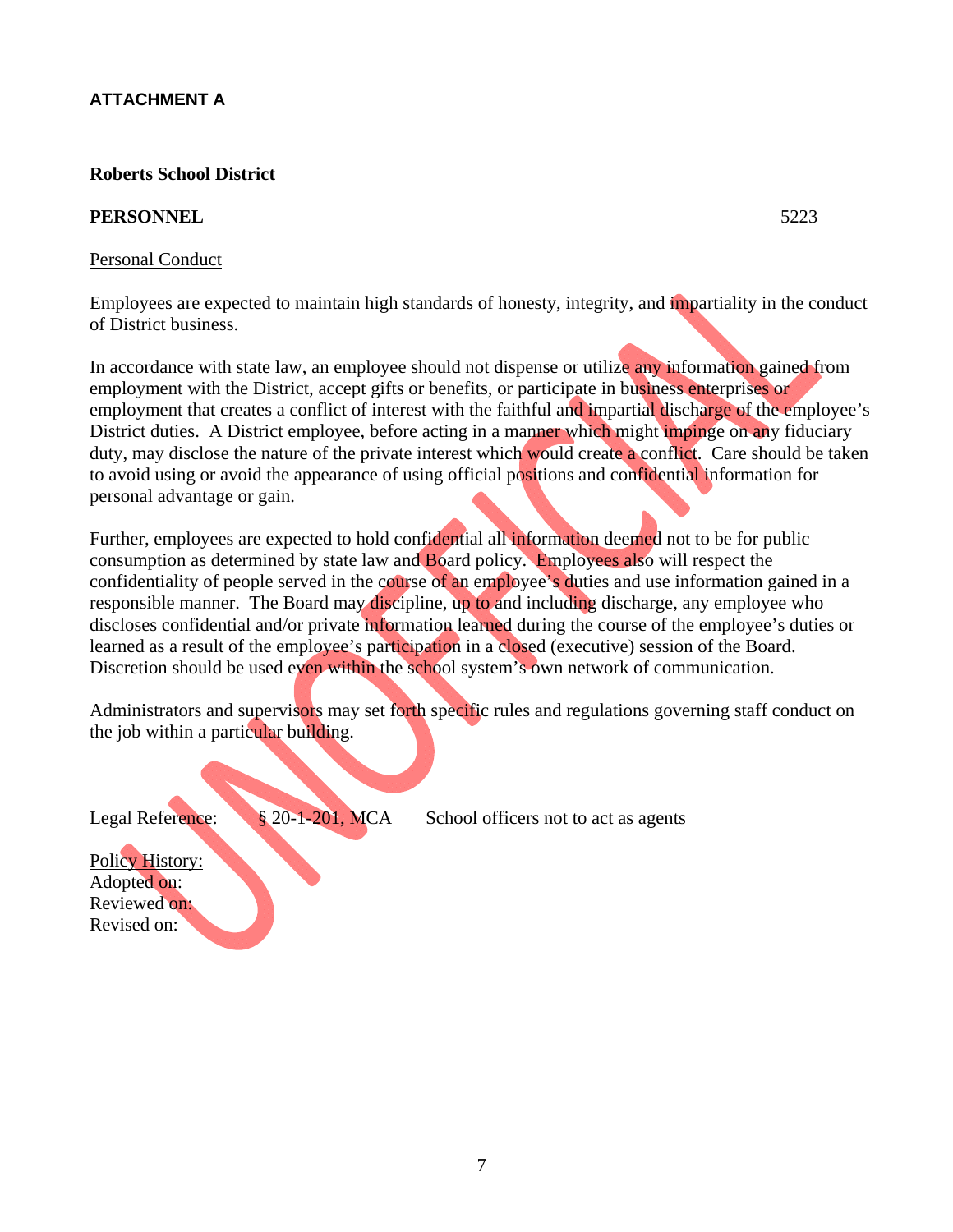# **MINUTES OF THE REORGANIZATION MEETING OF THE BOARD OF TRUSTEES ROBERTS SCHOOL DISTRICT NO. 5 MAY 10, 2011**

The reorganization meeting of the Board of Trustees, Roberts School District No. 5 was called to order by Vice Chair Tracy Timmons at 10:30 p.m. on May 10, 2011 in the library at the Roberts School.

# **ATTENDANCE**

Tracy Timmons, Vice Chair Carl Easthouse Sanford Langager Frank Ropp

Absent: Randy Weimer, Chair

Elliott Crump, Superintendent JaLayne Obert, District Clerk

# **SEATING OF NEWLY ELECTED TRUSTEES**

The oath of office for newly elected trustee Joel Bertolino and re-elected trustee Frank Ropp for three (3) year terms was administered by JaLayne Obert, District Clerk.

# **BOARD REORGANIZATION**

Motion was made by Frank Ropp, seconded by Sanford Langager and carried unanimously to elect Tracy Timmons Board Chair for the 2011-2012 year. (YES—Timmons, Bertolino, Easthouse, Langager, Ropp. NO none).

Motion was made by Tracy Timmons and seconded by Joel Bertolino to nominate Frank Ropp for Board Vice-Chair for the 2011-2012 year.

Motion was made by Sanford Langager to nominate Carl Easthouse for Board Vice-Chair for the 2011-2012 year. Motion died for lack of a second.

The vote was taken on the nomination of Frank Ropp as Board Vice-Chair and carried unanimously. (Timmons, Bertolino, Easthouse, Langager, Ropp. NO—none).

# **APPOINTMENT OF DISTRICT CLERK**

Motion was made by Sanford Langager, seconded by Frank Ropp and carried unanimously to approve the appointment of JaLayne Obert as District Clerk for the 2011-2012 year. (YES—Timmons, Ropp, Bertolino, Easthouse, Langager. NO—none).

# **SPECIAL MEETING**

It was determined a special meeting would be called later in the month to do the maintenance walkthrough, discuss negotiations, year-end spending, and review of the Board member packet.

# **ADJOURNMENT**

Motion was made by Sanford Langager, seconded by Carl Easthouse and carried unanimously to adjourn the meeting at 10:45 p.m.

\_\_\_\_\_\_\_\_\_\_\_\_\_\_\_\_\_\_\_\_\_\_\_\_\_\_\_\_\_\_ \_\_\_\_\_\_\_\_\_\_\_\_\_\_\_\_\_\_\_\_\_\_\_\_\_\_\_

Board Chair **District Clerk**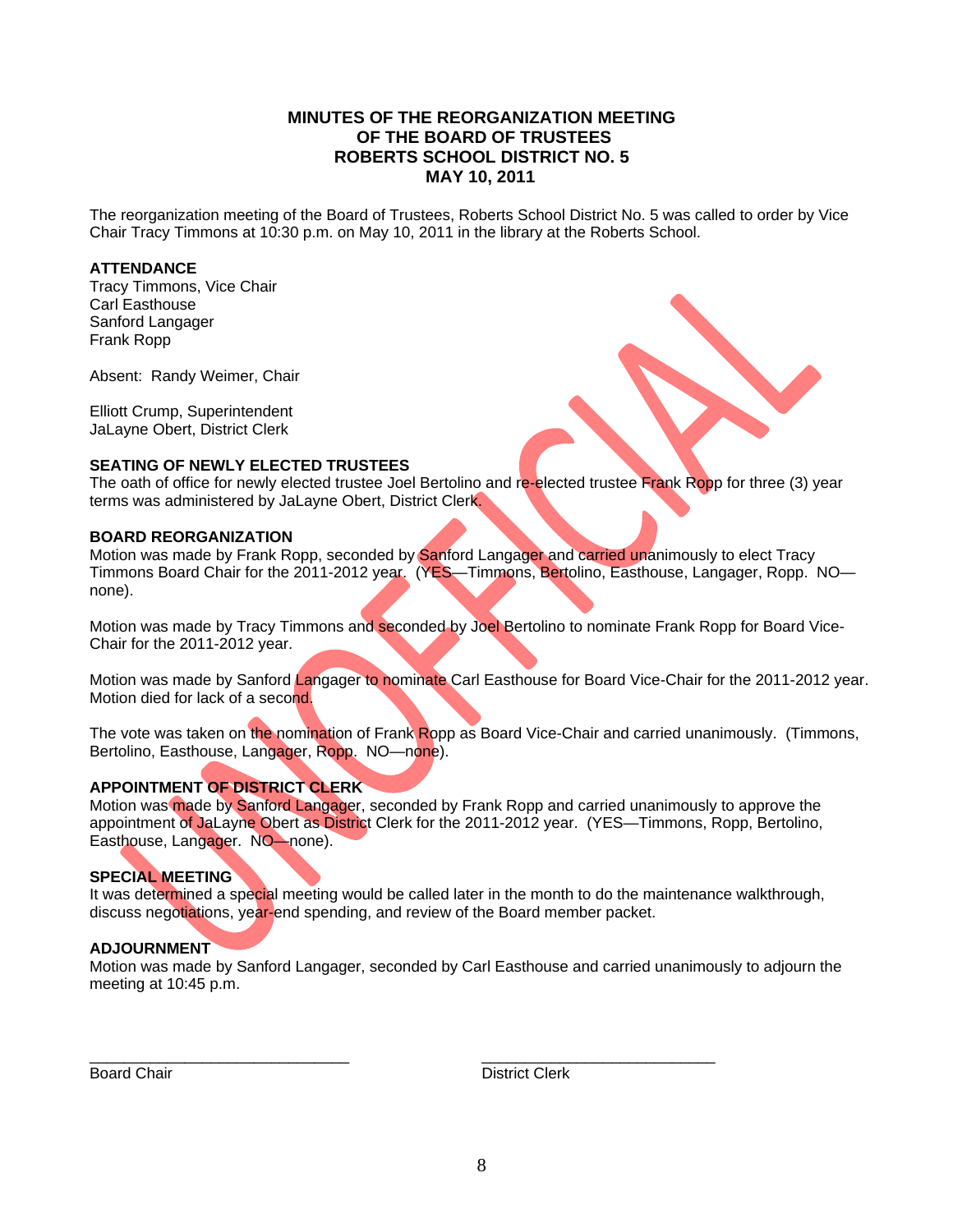# **MINUTES OF THE SPECIAL MEETING OF THE BOARD OF TRUSTEES ROBERTS SCHOOL DISTRICT NO. 5 MAY 31, 2011**

The special meeting of the Board of Trustees, Roberts School District No. 5 was called to order by Chair Tracy Timmons at 6:00 p.m. on May 31, 2011 in the library at the Roberts School.

#### **ATTENDANCE**

Tracy Timmons, Chair Frank Ropp, Vice Chair Joel Bertolino Sanford Langager

Absent: Carl Easthouse

Elliott Crump, Superintendent JaLayne Obert, District Clerk

GUESTS: Annette Hart

# **MAINTENANCE WALKTHROUGH**

Mr. Crump led the Board through the annual maintenance walkthrough.

#### **PERSONNEL**

ELEMENTARY TEACHER POSITION -- Mr. Crump stated when the Board made the decision to move the sixth grade back into the elementary configuration, he began the hiring process for a teacher by advertising in-house. He stated there was one applicant for the position and it is his recommendation that the Board hire Kyle Neibauer for the sixth grade teaching position.

Motion was made by Frank Ropp, seconded by Sanford Langager and carried unanimously to hire Kyle Neibauer for the elementary teaching position at the BA level with one year experience. (YES—Timmons, Ropp, Bertolino, Langager. NO—none).

BUSINESS TEACHER POSITION – Mr. Crump stated interviews for the business teacher position were held on May 25, 2011 and he is recommending the Board hire Kelly Horton for the position.

Motion was made by Sanford Langager, seconded by Frank Ropp and carried unanimously to hire Kelly Horton for the business teacher position at the BA level with two years experience. (YES—Timmons, Ropp, Bertolino, Langager. NO—none).

# **BOARD DEVELOPMENT**

STRATEGIC PLAN -- Mrs. Timmons stated the district has a Strategic Plan but the action plans have not been developed. She stated the Board asked for community input on the Strategic Plan and they gave us that but we need to continue to review and work on it.

Mr. Ropp stated at the MTSBA meeting he attended, they stressed the importance of having a Strategic Plan and added it was stated how surprising it is how often it is referred to once a district begins using it.

 BOARD POLICIES – Mrs. Timmons stated when she was first elected to the Board, she got some policies from the MTSBA that have really helped her as a board member. She added she would like to review Policy 6110P (see Attachment B) tonight as it outlines the duties of the Board of Trustees and superintendent.

After discussion by the Board, it was determined Policy 6110P would be put on the agenda for first reading at the June meeting.

YEAR-END EXPENDITURES – Mr. Crump stated he added an additional column to the priority list to reflect changes in estimated/actual costs such as the reduction in classroom supplies from \$30,000 to \$15,000. He stated he hasn't received a new bid on the brick project yet and has moved the Promethean boards from a 2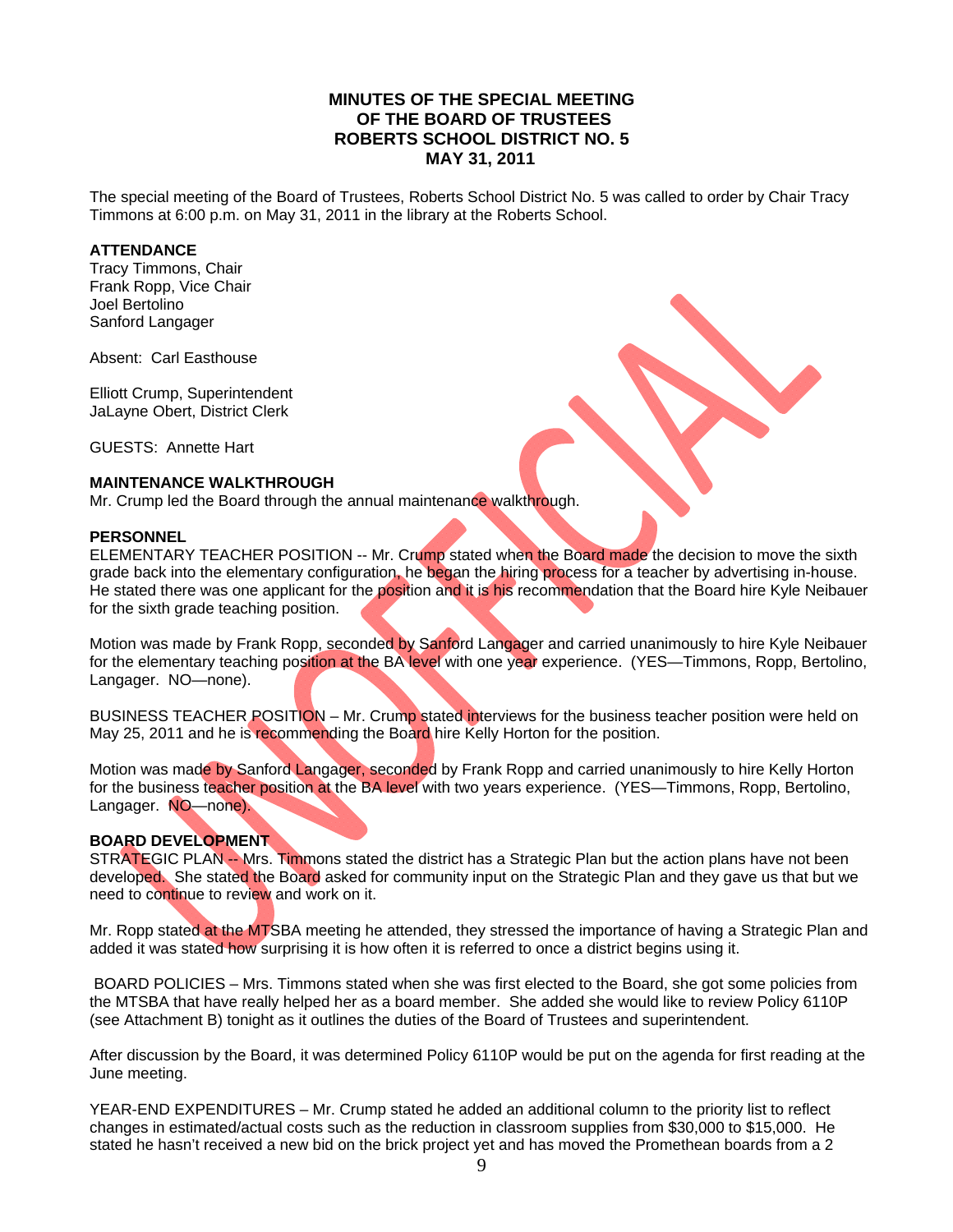priority rating to a 1.5 as the teachers are excited about using the boards next year. He added the roofing project was added to the 1.5 category list but he has no costs for it yet.

Mr. Crump stated Mr. Easthouse asked for a bid on lunch tables and those were added to the 3 category at a cost of \$5,712. He added we are in the process of purchasing items on the #1 priority list and would like to get going on those on the 1.5 list.

Mrs. Timmons asked how Mr. Crump feels about not doing the entire brick project at once. Mr. Crump stated he would like to avoid having to do it twice.

Mrs. Timmons stated she really doesn't want to get into the 1.5 category when we haven't finished negotiations.

Mr. Ropp stated we may have to bonus classified staff out of year-end funds and it sounds like we may not see an increase in the second year of the biennium.

Mrs. Timmons stated if we have less money each year, we may need to look at a mill levy. She stated all this makes a difference in how we negotiate.

NEGOTIATIONS -- Mr. Ropp stated Mr. Crump put together a new salary matrix that increases the base to help with recruitment and extends out the matrix to help with retention. He stated this matrix reduces the percentage increases for steps and lanes but the bottom line is it will be an increase of \$23,000 in the budget.

Mrs. Timmons stated if the increase is \$23,000 in the first year, it will be even more in the second and the budget will be in worse shape. She added the salary increase doesn't include any amounts for salary increases for classified staff and administration and in the past we have tried to keep the percentages about the same for all staff.

Mr. Crump stated when we get to a big budget crunch, the first thing we'll have to do is reduce the number of teachers. He added we really need to have a higher base to recruit quality staff and he would like it at \$25,000.

Mr. Ropp stated the teachers did say they would be okay with giving signing bonuses to get good teachers. He added other items discussed included:

- 1. Two weeks paid maternity leave
- 2. Spouses and families allowed into games at no charge
- 3. Grievance procedure in the staff handbook consistent with Board policy
- 4. Removal or adjustment of language added to the contract addressing the penalty for withdrawing from the contract
- 5. Work with advisor/senior trip committee to rewrite the faculty advisor position
- 6. Will only consider a decrease in number of leave days to nine if those days are all discretionary
- 7. Agree to attend wellness seminars in order to receive a 2% reduction in premiums
- 8. Would like "other duties as assigned" spelled out
- 9. Work hours to be 7:45 a.m. to 4:00 Monday through Thursday and 7:45 a.m. to 2:30 p.m. on Friday
- 10. Prep time to be spent in the building
- 11. By signing the contract, teachers are saying they will abide by the handbook

Mr. Ropp stated the negotiators will meet again on Tuesday at 3:00 p.m. and would like Mr. Crump to attend.

Mr. Crump stated he is recommending the district move forward with the purchase of items on the 1.5 category list.

Motion was made by Frank Ropp, seconded by Joel Bertolino and carried unanimously to approve the expenditure of \$6,100 for athletic equipment. (YES—Timmons, Ropp, Bertolino, Langager. NO—none).

Motion was made by Frank Ropp, seconded by Sanford Langager and carried unanimously to approve the expenditure of \$20,000 for Promethean boards. (YES—Timmons, Ropp, Bertolino, Langager. NO—none).

Mr. Ropp stated he wants to see bids on the brick and roofing projects and would like to hold off on funding for the reserves.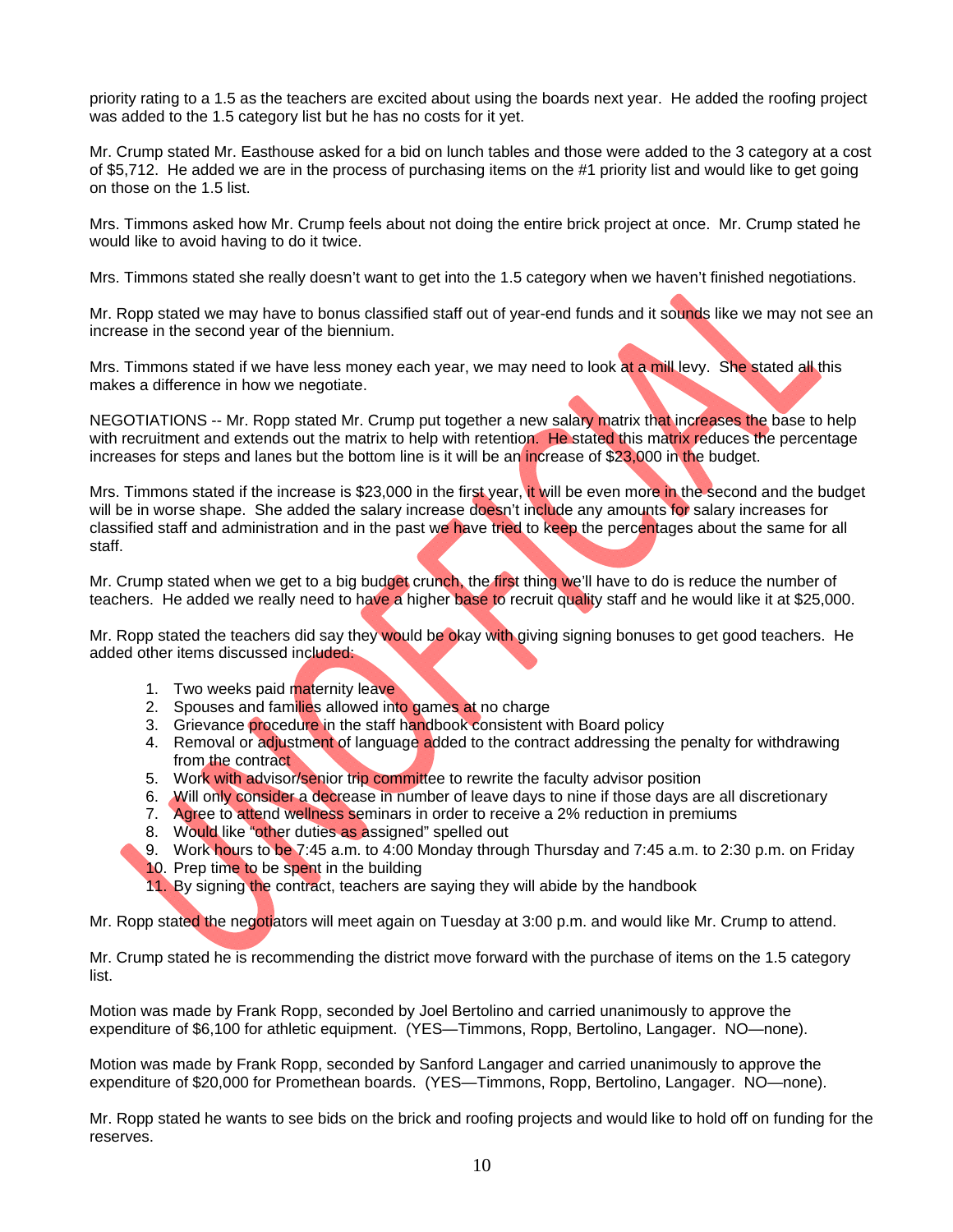Mr. Langager stated he would like to see a bid on the electrical work.

Mr. Bertolino stated he likes the new matrix and feels the percentage increase may still be up for discussion.

Mr. Ropp asked Mr. Crump to look at decreasing the percentages in the teacher salary matrix.

Motion was made by Frank Ropp, seconded by Sanford Langager and carried unanimously to adjourn the meeting at 9:45 p.m.